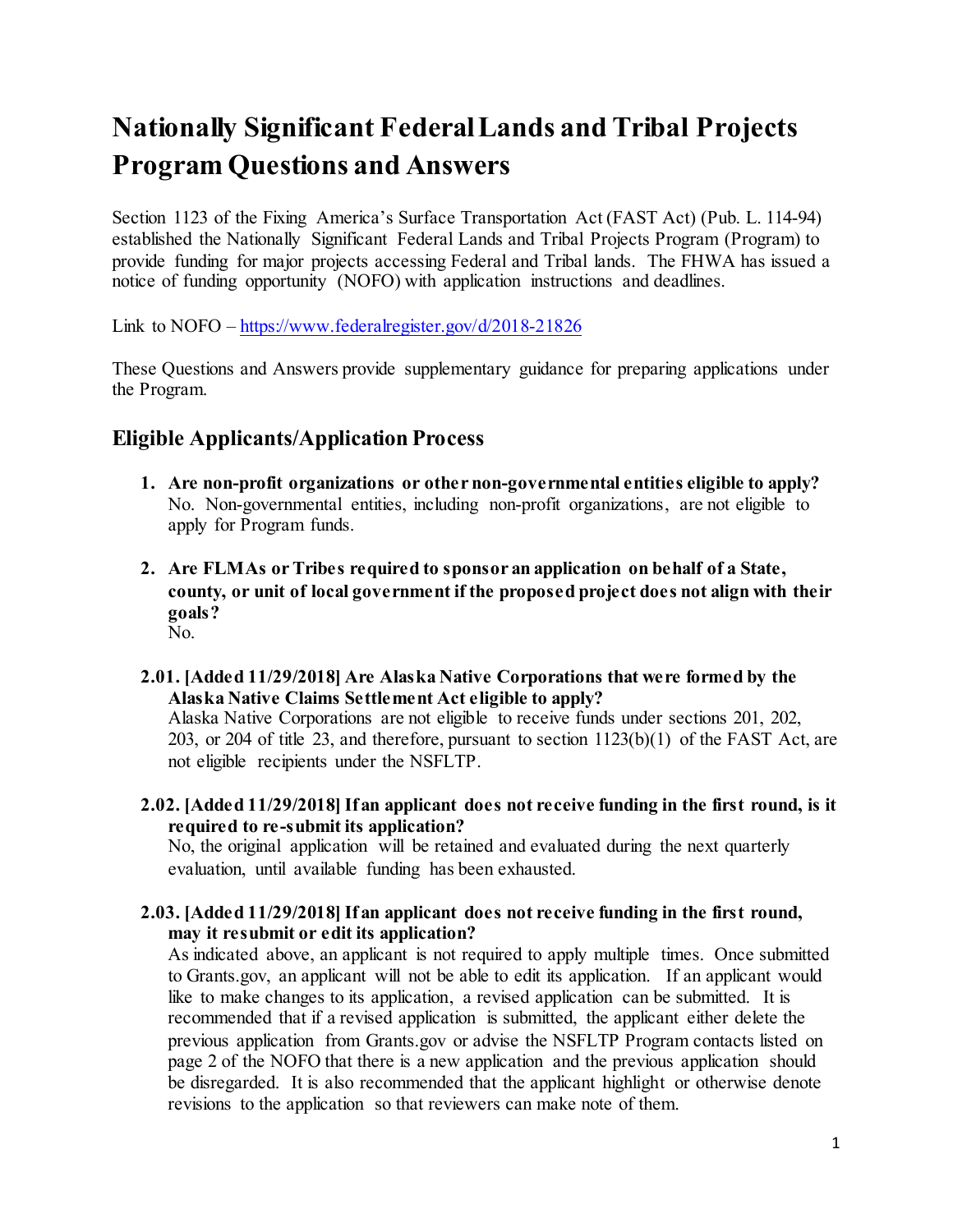## **2.04. [Added 11/29/2018] If an applicant does not receive funding in the first round, can it request a debrief to learn how its application was deficient so that it can improve the application?**

Applicants will receive notification of the status of their applications after each round. An applicant can request a debrief, but the debrief would focus on the format and readability of the application and project narrative, not on the merits of the proposed project described in the application.

# **Eligible Projects and Facilities**

#### **3. What types of activities qualify as "construction" costs?**

The FHWA interprets the intent of the term "construction" in section 1123 to mean the supervising, inspecting, actual building, and incurrence of all costs incidental to the construction, reconstruction or rehabilitation of an eligible transportation facility, including bond costs, but excluding costs related to project design.

#### **4. Are operations and maintenance of transit facilities eligible activities under this program?**

No. This Program provides funding to "construct, reconstruct, or rehabilitate nationally significant Federal lands and Tribal transportation projects."

## **5. Does a transportation facility need to be included in the national Federal lands transportation or Tribal transportation facility inventory to be eligible under this program?**

No. Section 1123 of the FAST Act specifically exempted nationally significant Federal lands and Tribal projects from this requirement.

#### **6. Are corridor projects eligible**?

Only a single continuous project is eligible. A series of unconnected projects along a corridor likely would not be eligible for Program funds unless the applicant is able to make a convincing case that the project is somehow continuous.

#### **7. Are visitor centers eligible?**

No. Facilities such as visitor centers, contact stations, campgrounds, and other visitor amenities are not listed under the definitions for Federal lands transportation facility, a Federal lands access transportation facility, or a tribal transportation facility, and, therefore, are not eligible.

#### **8. Are rail projects eligible?**

A rail project is eligible only if it fits the definition of a transit system.

## **8.01. [Added 11/29/2018] Does the NSFLTP cover improvements to connecting roads used to manage traffic during construction? If so are there limits as to the length of these upgrades?**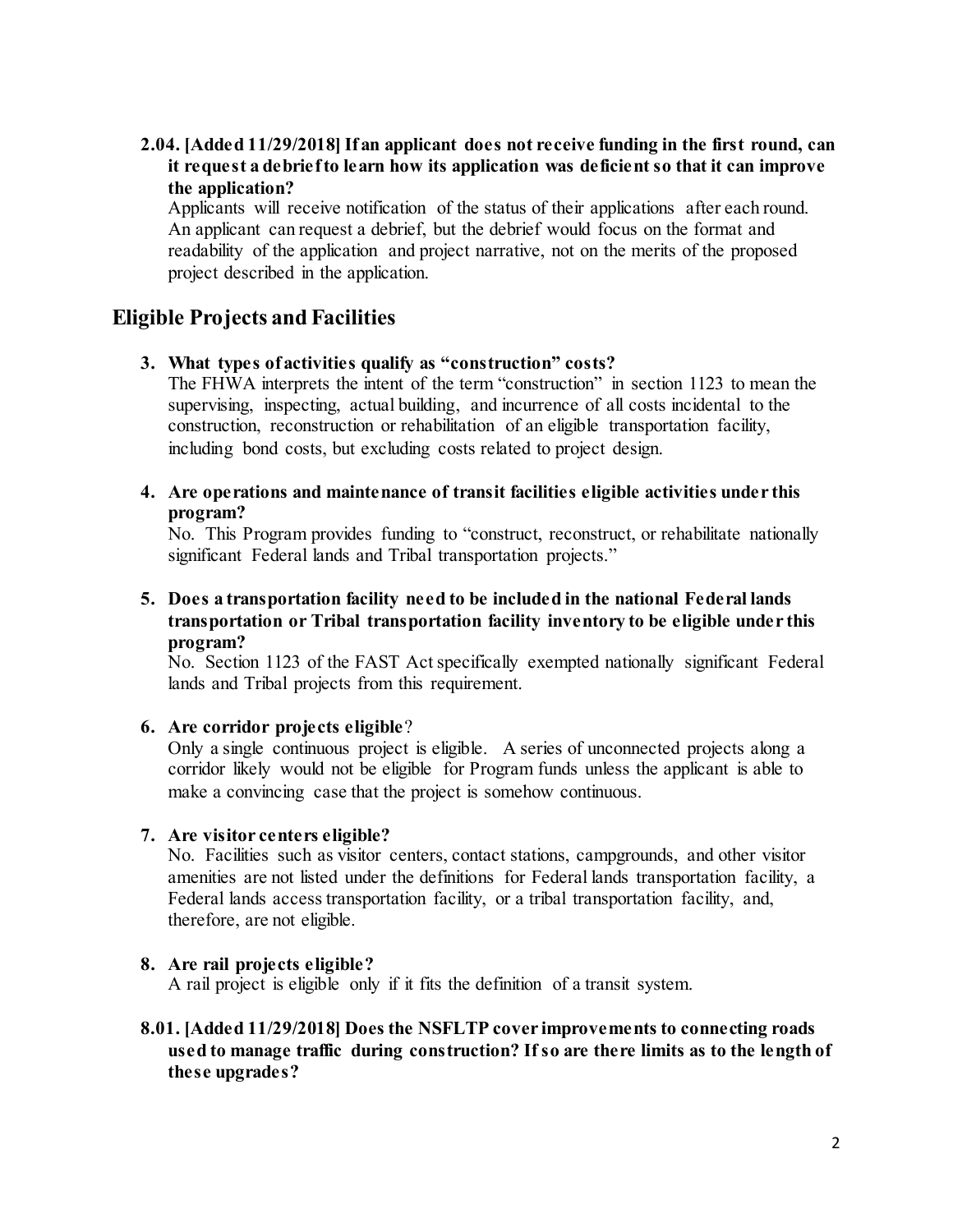The project must be a single continuous project. All work required to complete the project, including necessary detours, would be eligible. The project application will need to describe the scope of work and justify necessary improvements to connecting roads.

# **Eligible Project Expenses**

**9. [Revised 11/29/2018] Are easements and other land acquisitions eligible to be included in the cost of the project?**

The Program funds construction and acquisition of rights-of-way are part of the definition of construction found under 23 U.S.C. 101(a)(4). Pursuant to 2 CFR 200.458, the cost of acquisition of real property prior to the effective date of the grant award is eligible to be included in the project cost if the cost was incurred after notice of selection and:

• the costs are directly pursuant to the negotiation and in anticipation of the Federal award;

• the costs are necessary for efficient and timely performance of the scope of work;

• the costs would have been allowable if incurred after the date of award; and

• FHWA provides written approval.

Real property acquired on or after the effective date of the grant award is also eligible to be included in the project cost for reimbursement at the applicable Federal share. Real property acquired prior to notice of selection is not eligible to be included in the reimbursable project cost, but the value of such property donated to be incorporated into the awarded project may count towards the non-Federal entity's matching requirement. [See question 26.01 for additional information.]

#### **10. Are activities to meet environmental commitments eligible?**

Environmental commitments, including mitigation activities, are often part of project construction or they coincide with the timing of project construction. Activities to meet environmental commitments and accelerate project delivery are eligible. Environmental studies are not eligible unless they relate to fulfilling environmental commitments that the lead Federal agency made during the NEPA process.

#### **11. Are contract management costs eligible?**

Contract management costs are eligible for contracts related to construction, reconstruction, and rehabilitation.

# **Selection Criteria**

**12. Does a project need to meet all of the selection criteria listed in section 1123(f)?** No. A project could be eligible if it does not meet all nine selection criteria listed in section 1123(f). However, applicants should try to address each of the criteria to the greatest extent possible in their applications. If a project does not meet one or more of the criteria, the application should clearly state this.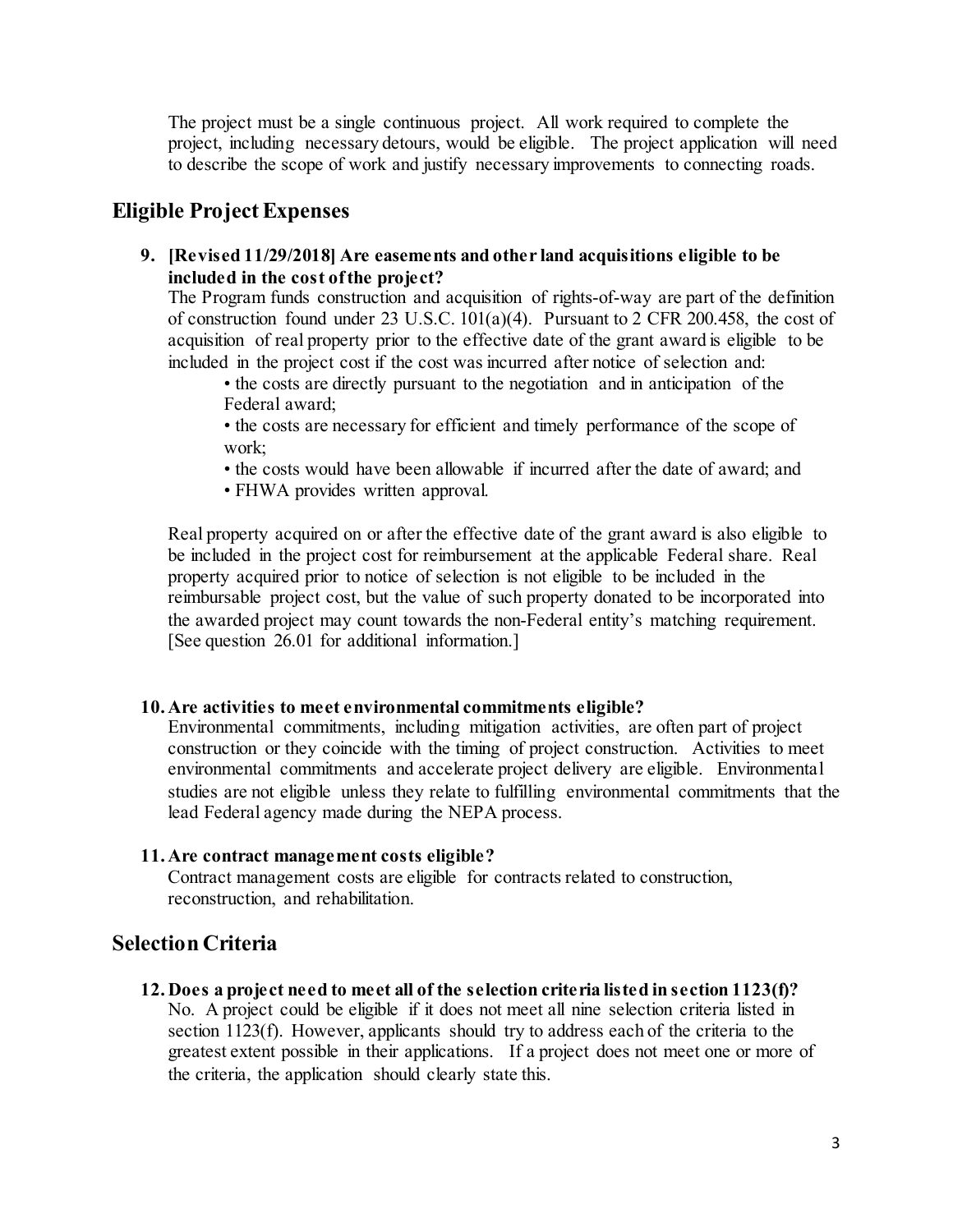The following questions and answers (numbers 13 to 20) are intended to assist applicants in the development of their applications. The descriptions and considerations offered for each selection criteria are provided as examples.

## **13.How could an applicant demonstrate that a project "furthers the goals of the U.S. DOT, including state of good repair, economic competitiveness, quality of life, and safety"?**

An applicant could address this by:

- Documenting that the project would further the goal of state of good repair for transportation facilities. Documentation may include technical data about existing facilities in poor repair or, where the project is new construction, the extent to which the existing conditions demonstrate a need for new transportation facilities.
- Showing existing economic indicators in the project vicinity to demonstrate the extent to which the project would further economic competitiveness. Economic indicators may include economic impact analysis or other data demonstrating existing economic conditions and projected future economic conditions with and without the project.
- Demonstrating that the project may improve the quality of life for a local community and/or the traveling public. Measures of quality of life may include, but are not limited to, the extent to which the project would improve reliability and reduce delay, the extent to which it would facilitate access to goods and services, education, employment, and recreational opportunities.
- Demonstrate how the project can improve safety by providing baseline data of any safety problems that the project will correct.

#### **14.How could an applicant demonstrate that a project "improves the condition of critical transportation facilities, including multimodal facilities"?**

Applicants could describe and justify the basis for determining the facilities are critical transportation facilities, including critical multimodal facilities. For example, an applicant can demonstrate facilities are primary visitation routes to public lands and/or recreation resources, that socioeconomic data demonstrate a need to improve access opportunities for underserved populations, or other baseline data that make a strong case for critical transportation facilities. After establishing and defining critical transportation facilities, the applicant should demonstrate the extent to which the project will improve the condition of these facilities.

#### **15.How could an applicant demonstrate that a project meets "the need for construction, reconstruction, or rehabilitation"?**

Many factors may demonstrate the need for a project. Some examples include condition assessments that show substantial deterioration or safety problems, socioeconomic data that demonstrate a need to improve access opportunities for underserved populations, or other baseline data that make a strong case that the need for the project is significant.

## **16.How does an applicant identify and document that transportation facilities are included in or eligible for inclusion in the National Register of Historic Places? Does this criterion apply to all facilities subject to project activities?**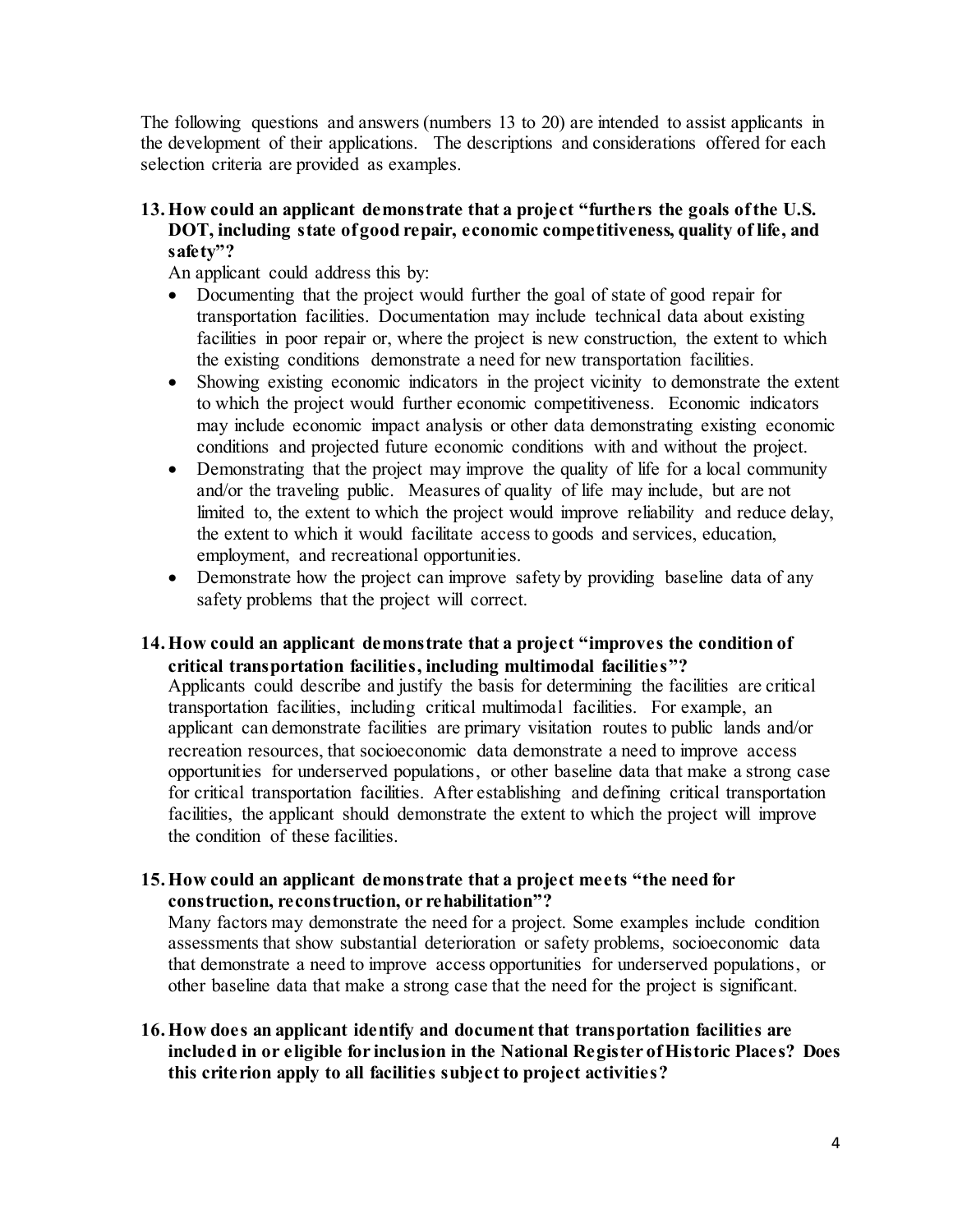The National Historic Preservation Act (54 U.S.C. 300101 et seq.) established the National Register of Historic Places (National Register), and the Act defines a ''historic property'' as "any prehistoric or historic district, site, building, structure, or object included on, or eligible for inclusion on, the National Register, including artifacts, records, and material remains relating to the district, site, building, structure, or object." When a property is not already listed in the National Register, the Federal agency or the Keeper of the National Register may make a determination of a property's National Register eligibility. An applicant will need to determine if project facilities are National Register eligible historic properties based on the professional judgement of an employee or consultant meeting the Secretary of the Interior's Professional Qualification Standards in one or more disciplines appropriate to identifying all or part of the project facilities.

An applicant should document that the transportation facility is a historic property, is a contributing element to a historic property, and/or that the transportation facility provides an opportunity for enjoyment of or access to a historic property. Linear historic properties often have sections that contribute to the overall National Register eligibility of the property as well as sections that no longer retain sufficient integrity to contribute to National Register eligibility. Therefore, an applicant can demonstrate that they have met criterion 5 when any part of a project is a historic property or provides enjoyment of or access to a historic property.

**17.How could an applicant show a project uses new technologies and innovations that enhance the efficiency of the project?** 

The applicant could describe what makes the particular technology new. Then the applicant could describe how the technology makes construction of the project either shorter, less costly, or both relative to a more conventional construction method. And finally, an applicant can demonstrate how the technology improves safety, visitor experience, or offers long-term efficiencies in the operations, maintenance, or other aspects of the useful life of the newly constructed, reconstructed, or rehabilitated facility.

## **18.What information could an applicant provide regarding the extent to which a project is supported by funds, other than funds received under the Program, to construct, maintain, and operate the facility?**

Besides the required 10% match, an applicant could demonstrate and describe the availability of other funding sources for construction. If the available funds exceed the requisite 10% match, these applications will be viewed favorably. Additionally, an applicant could demonstrate that non-Program funds are available to maintain and operate a facility built with Program dollars and that the applicant has a reasonable expectation that those funds will be available throughout the useful life of all project facilities.

## **19.Is a project required to span two or more States to be eligible? If a project does not span two States, what other documentation can an applicant provide to address that criterion?**

A project does not have to span more than one State to be eligible under the Program. However, FHWA will consider the extent to which a project spans two or more States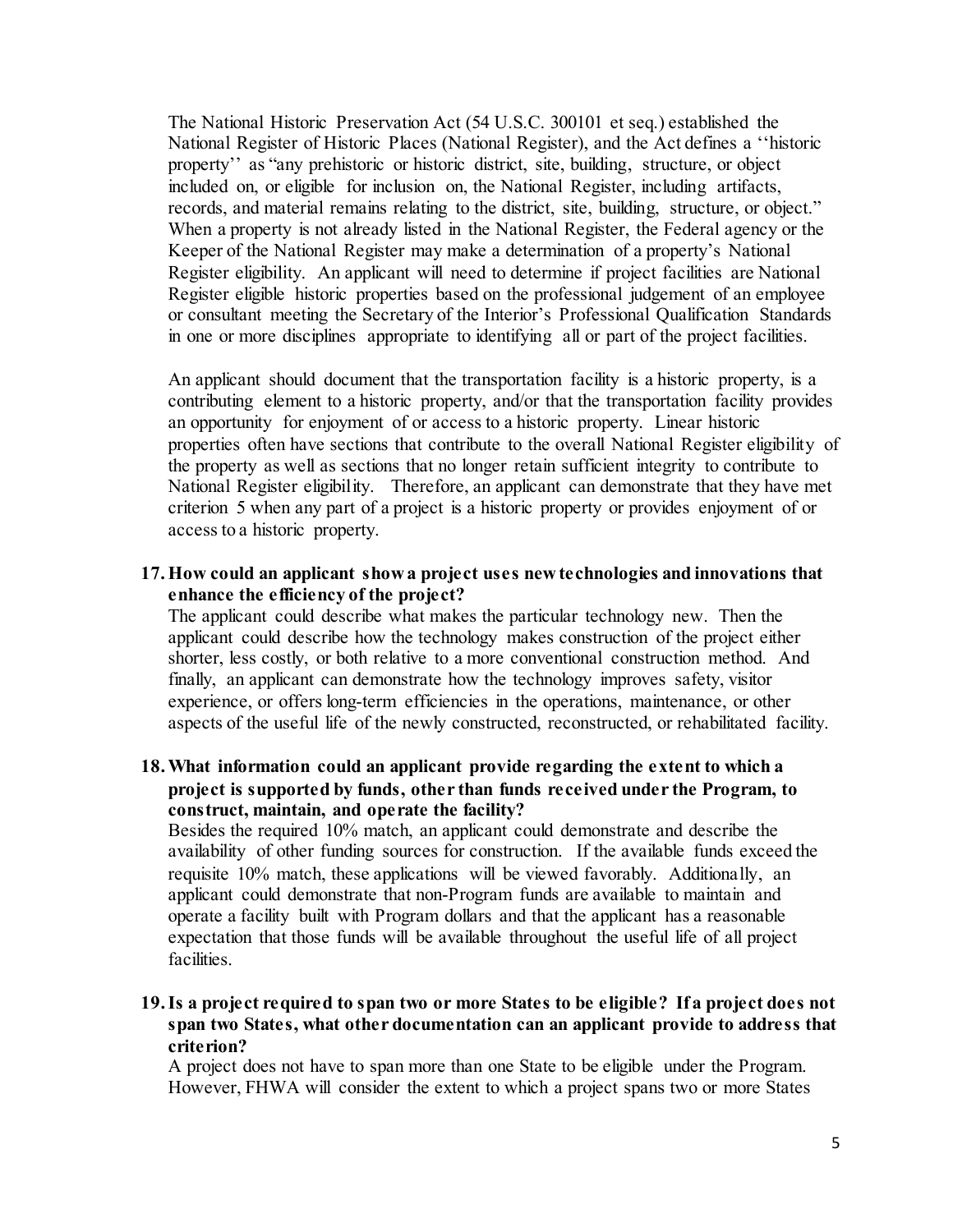when applying the selection criteria. If a project does not span two or more States, but serves communities or recreational interests in two or more States, an applicant can strengthen its application by demonstrating the benefits to two or more States. Many Federal and Tribal lands span more than one State. Additionally, many State and Tribal lands near State borders serve communities and/or recreational interests in multiple States. If an applicant can demonstrate that a project is part of a larger infrastructure system or is a necessary access point that benefits Federal or Tribal lands in two or more States, FHWA may consider this information to review the extent to which a project meets the intent of selection criterion 8.

## **20.Is a project required to serve land owned by multiple Federal agencies or Indian tribes to be eligible for funding? How should an applicant demonstrate that a project serves multiple Federal or Tribal lands?**

A project does not have to serve multiple Federal or Tribal lands to be eligible under the Program.

To demonstrate that the project serves land owned by multiple Federal agencies and/or Indian tribes, applicants should include a description of the project and how it supports multiple stakeholders. Applicants may also include letters of support from officials at each of the agencies and/or Tribes that would benefit from the project.

# **Funding Authorization**

- **21.Is there a maximum project cost?** No.
- **22. Can a single project receive funds from the Program from more than one application cycle?**

Yes. A single project may apply for funds during multiple application cycles. Each application must clearly identify the phase and deliverables of the project for which it is seeking annual funding. For example, the resubmission of an identical application (that received funds) will not be considered unless the application clearly identifies how the use of prospective funding will advance additional stages of the project.

- **23.What other FHWA funding sources may supplement Program funds for a project?** Subject to the eligibility requirements of each FHWA funding program, a project eligible under this Program may also be eligible for supplemental funding under one of the following:
	- One or more State transportation agency's allotments under the FHWA Federal-aid program;
	- Surface Transportation Block Grants [https://www.fhwa.dot.gov/fastact/factsheets/stbgfs.pdf;](https://www.fhwa.dot.gov/fastact/factsheets/stbgfs.pdf)
	- BUILD discretionary grants [http://ops.fhwa.dot.gov/freight/infrastructure/tiger/;](http://ops.fhwa.dot.gov/freight/infrastructure/tiger/)
	- INFRA discretionary grants [https://www.transportation.gov/FASTLANEgrants;](https://www.transportation.gov/FASTLANEgrants) and
	- Any of FHWA's other discretionary grants https://www.fhwa.dot.gov/discretionary/.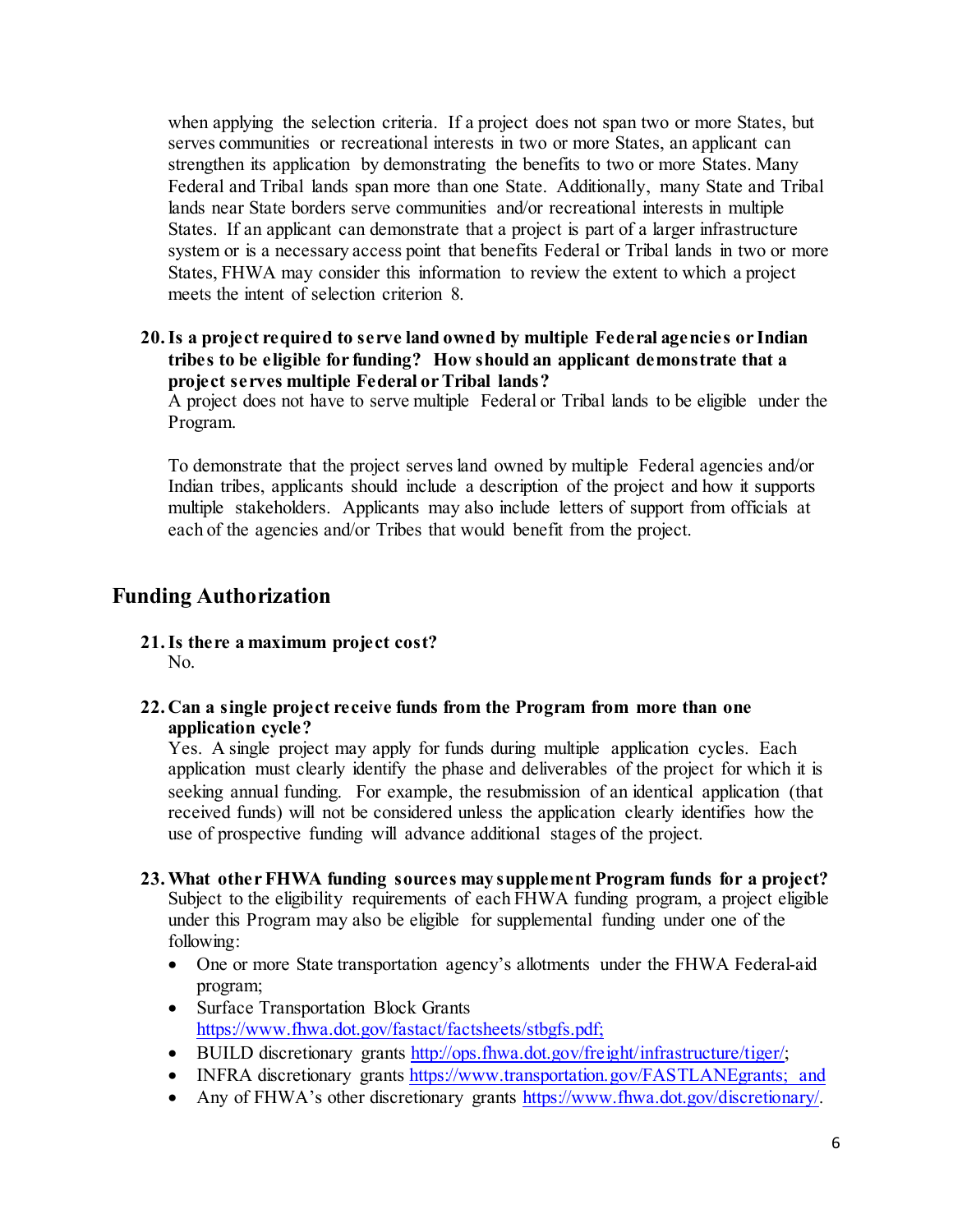**23.01. [Added 11/29/2018] Is there a minimum amount of NSFLTP Program participation that can be awarded to a selected application?**  There is no minimum dollar amount that the NSFLTP Program can provide to an applicant.

# **Non-Federal Share Requirement**

- **24.[Revised 11/29/2018] What are the Federal and non-Federal share requirements?** Program funds may cover up to 90 percent of eligible project costs. Federal funds other than those made available under Title 23 or Title 49 of the U.S. Code may be used to satisfy the non-Federal share requirement as authorized by section  $1123(g)(2)$  of the FAST Act.
- **25. Can Tribal Transportation Program funds be used for the non-Federal match?** No. Because TTP funds are made available under Title 23 of the US Code, they cannot be used as match.
- **26.01. [Added 11/29/2018] Can the value of real property acquired by a non-Federal entity before the effective date of the grant award be used toward meeting the non-Federal share?**

FHWA may consider the value of property to be incorporated into the awarded project acquired prior to the effective date of the grant award as part of the non-Federal entity's matching share requirement. To be considered part of the non-Federal share, FHWA must authorize acceptance of the non-Federal entity's donation of the real property that is incorporated into the project and the allowable value. 2 CFR 200.306(d). [See question 26.02 for information on pre-award costs, in general.]

#### **26.02. [Added 11/29/2018] What costs incurred by a non-Federal entity before the effective date of the grant award may be included in the cost of the project and used toward meeting the non-Federal share?**

Pursuant to 2 CFR 200.458, costs incurred by a non-Federal entity for the project after notice of selection and before the effective date of the grant agreement may count toward meeting the non-Federal share if:

- the costs are directly pursuant to the negotiation and in anticipation of the Federal award;
- the costs are necessary for efficient and timely performance of the scope of work;
- the costs would have been allowable if incurred after the date of award; and
- FHWA provides written approval.

Other costs incurred before the effective date of the grant award may not be considered for the non-Federal share or reimbursement. For example, costs incurred for construction activities before notice of selection and negotiation of the project agreement are not eligible for consideration as the non-Federal share or reimbursement.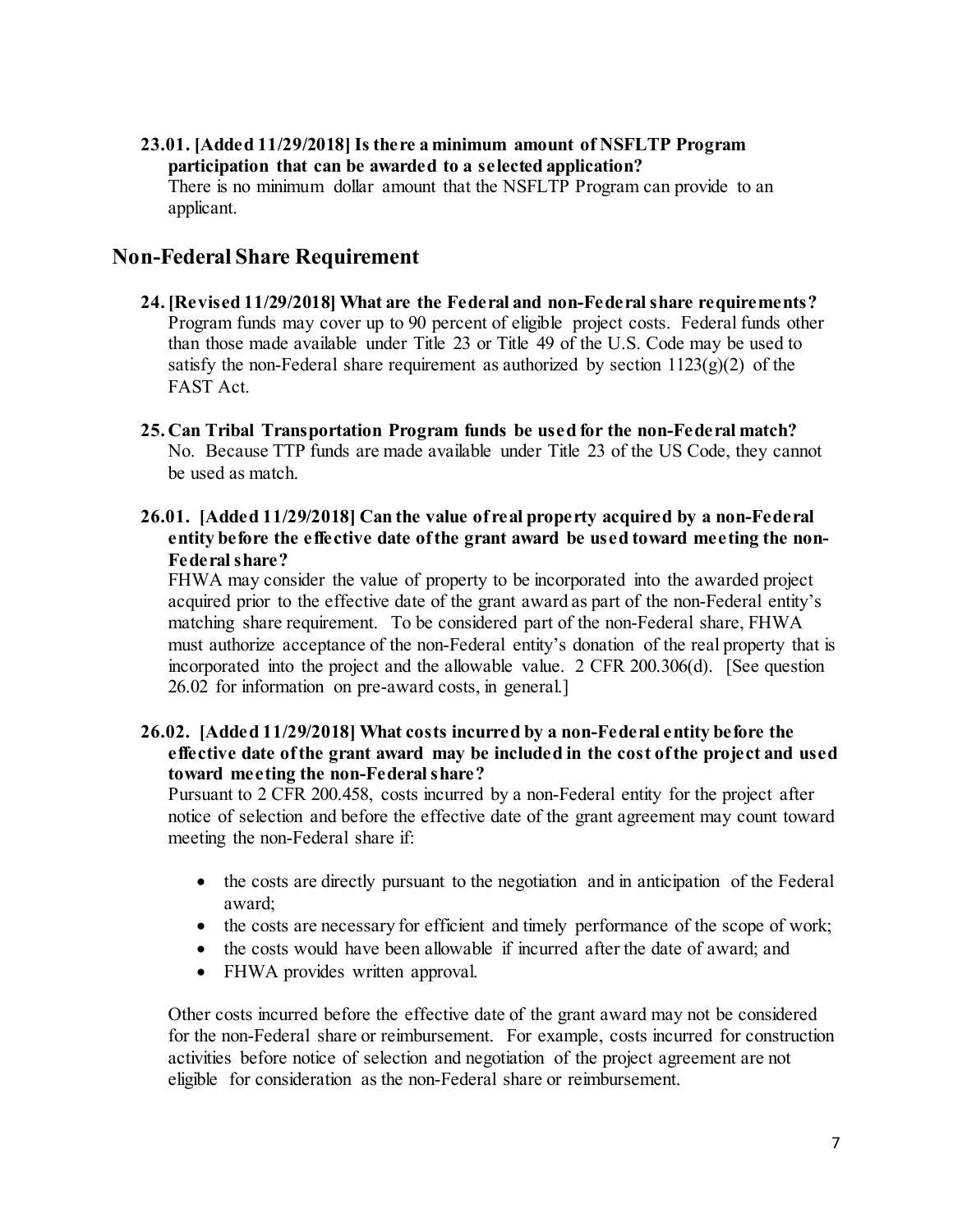**26.03. [Added 11/29/2018] Is the minimum of \$25 million for estimated construction costs inclusive of match?**  Yes.

# **Project Administration**

## **27.How will Stewardship and Oversight of the funds be handled?**

For projects awarded to an FLMA, FHWA will provide Stewardship and Oversight (S&O) following the process provided in FLH's S&O Guidance document, located at [http://flh.fhwa.dot.gov/programs/stewardship-oversight/.](http://flh.fhwa.dot.gov/programs/stewardship-oversight/) 

For projects awarded to a Tribal government, FHWA will provide S&O following the process provided in format provided in the Tribal Transportation Program Delivery Guide, located at [https://flh.fhwa.dot.gov/programs/ttp/guide/.](https://flh.fhwa.dot.gov/programs/ttp/guide/)

For projects awarded to a State or local government, FHWA will provide S&O following the process developed under the Federal Lands Access Program, in conjunction with a State's Programming Decisions Committee.

## **28.Will a project level agreement be executed and, if so, what will be its scope?**

After project selection, FLH will work to execute an agreement between the pertinent agencies to describe how a specific project will be delivered.

Agreements for projects that will be delivered by an FLMA or a Tribal government should generally include:

- Scope of the project;
- Schedule for delivery;
- Budget, including funding sources other than USDOT sources;
- Roles and responsibilities of all agreement signatories;
- other project issues worth noting, such as the performance goal(s) supported by the project;
- match requirements and strategy for administering and tracking;
- reporting requirements, such as:
	- o Progress Reports to the FLH headquarters office on the status of the project, as well as a closeout report documenting completion of all project elements; and
	- o Financial Reports, such as an SF 133;
- maintenance commitment: and
- other recommended information included in the Office of Federal Lands Highway's Stewardship and Oversight (S&O) Guidance and Instructions, if applicable.

Agreements for projects that a State or local government will carry out under the sponsorship of an FLMA or tribe should contain all of the information described above, plus the following:

• Maintenance commitment of the State or Local Government carrying out the project;